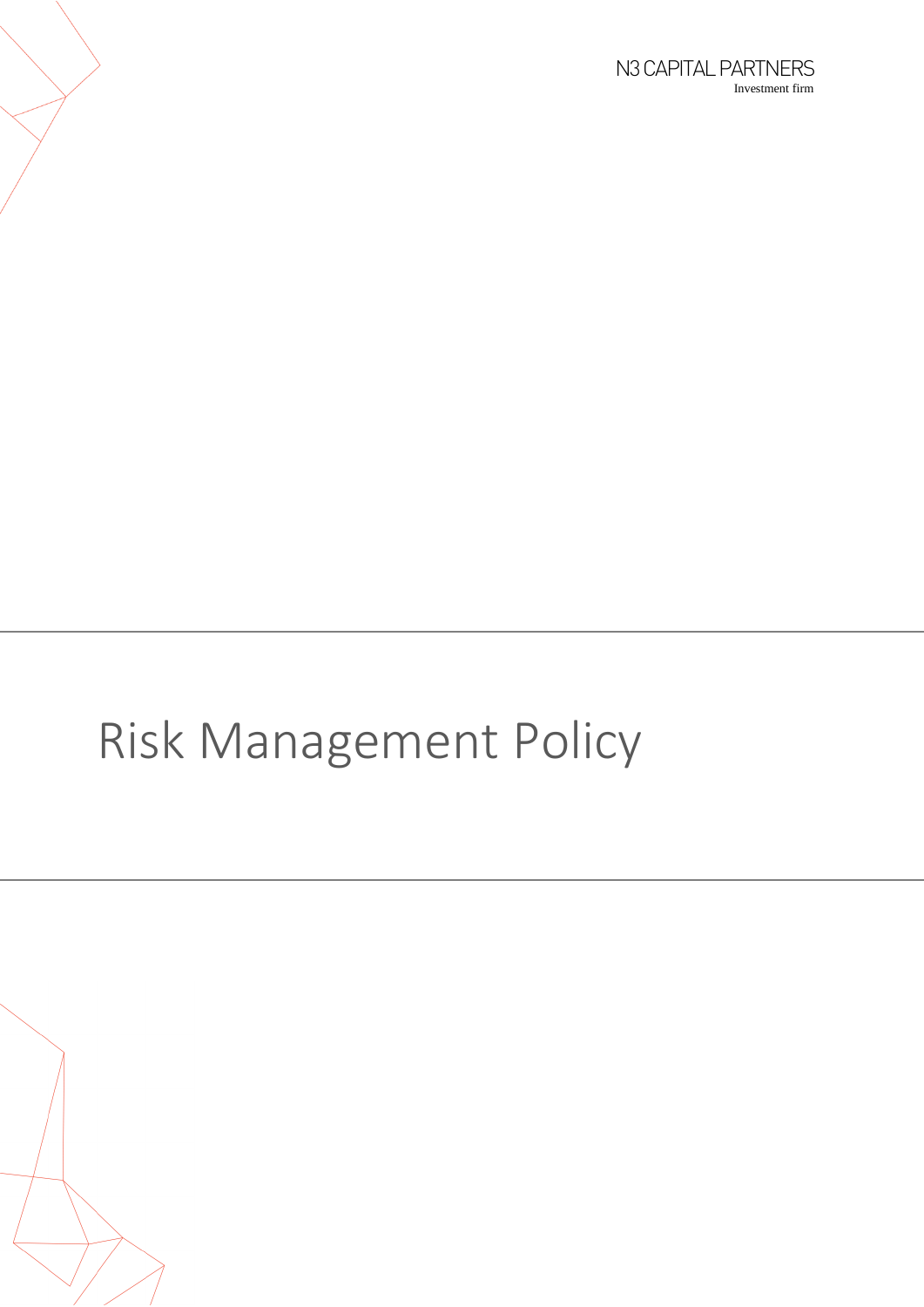#### Table of content:

| Ι.             |  |
|----------------|--|
| Ⅱ.             |  |
| III.           |  |
| IV.            |  |
|                |  |
| $\mathsf{I}$ . |  |
| $\mathbb{I}$ . |  |
| III.           |  |
| IV.            |  |
| V.             |  |
| VI.            |  |
| VII.           |  |
|                |  |
| IX.            |  |
| Χ.             |  |
|                |  |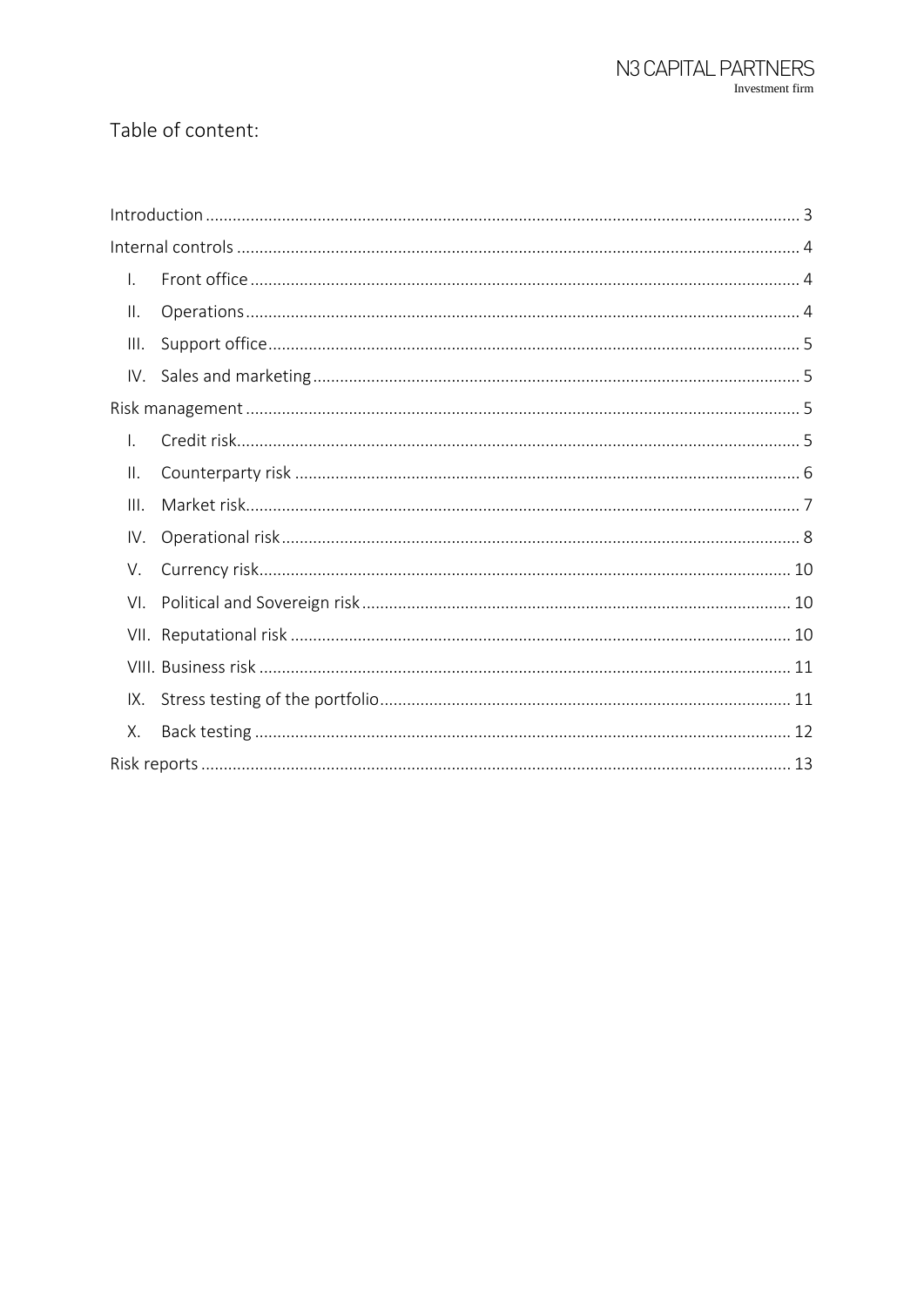# <span id="page-2-0"></span>Introduction

Risk management has always been an explicit or implicit fundamental management process in financial services. We strongly believe that a good risk management is a competitive advantage. Risk management is also an obligation to our stakeholders - diligent and intelligent risk taking represents an attitude towards stakeholders. Quantified risk is seductive, but can be misleading or provide a false sense of security and imperfections have to be acknowledged. Comprehensive, institution-wide strategy and tactics towards risk can be implemented with credible and relevant methodologies that identify, define, asses, reduce, transfer, avoid and manage risk.

First section of this Policy, "Internal controls", explains internal control system put in place to ensure the integrity of financial and accounting information, meet operational and profitability targets and transmit management policies throughout the organization. Second section, "Risk management activities", explains risk function procedures and is focused on risk assessment and reporting.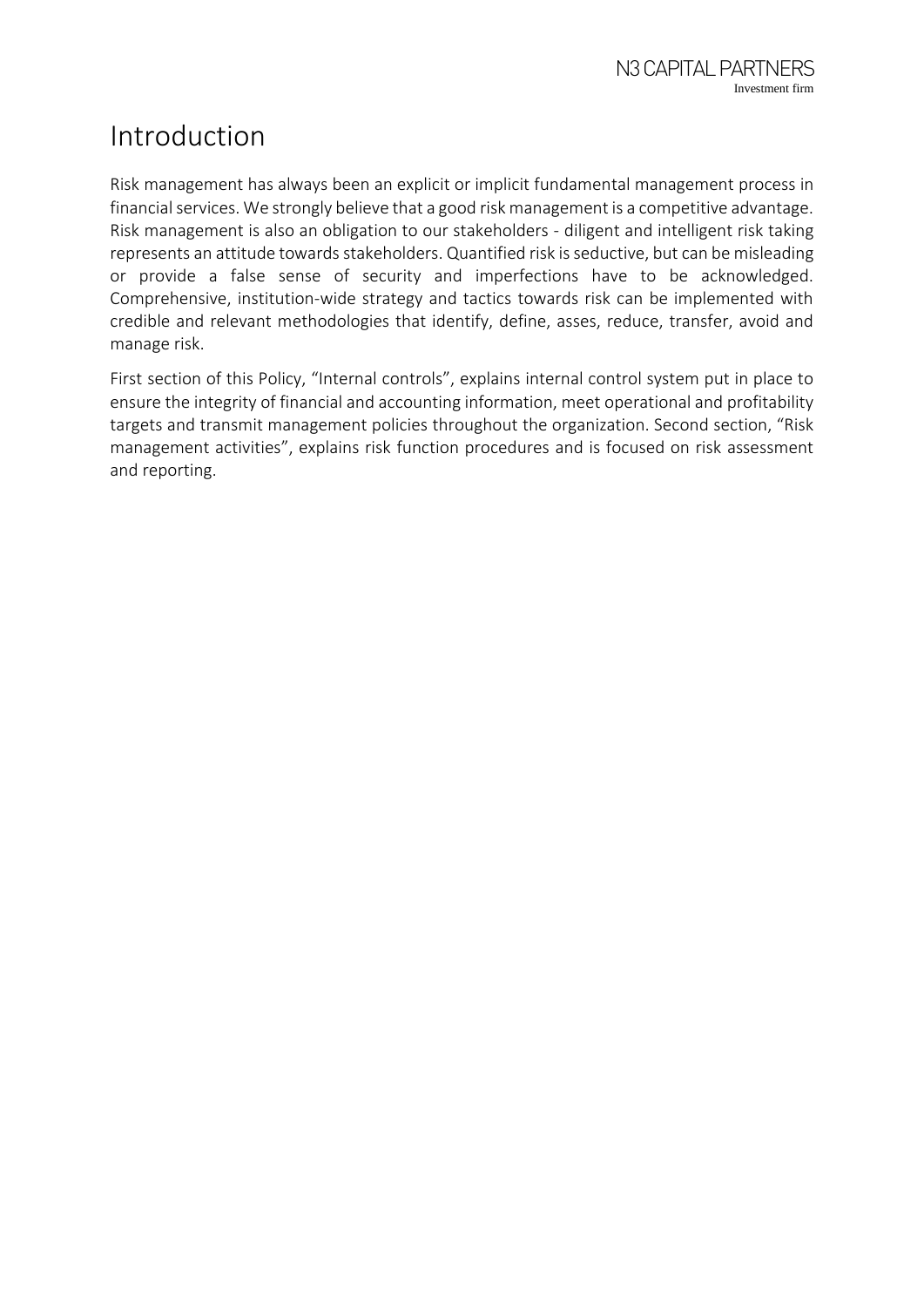# <span id="page-3-0"></span>Internal controls

Internal controls are methods put in place to ensure integrity of information and transmit management policies throughout the organization. Each business unit has its own, unique and distinctive duties and responsibilities. The business is based on "four-eye principle" and no single person is permitted to handle all aspects of a transaction or sensitive data changes. Company's core activities are subject to internal controls.

Company's core office-by-office business activities and internal control procedures are defined in the following tables. They contain information about unit or employee performing internal control as well as regularity of the control process.

| Activity                                  | Internal control                              | Unit or employee<br>performing internal<br>control | Regularity     |
|-------------------------------------------|-----------------------------------------------|----------------------------------------------------|----------------|
| Trade order and<br>settlement instruction | Pre-trade compliance<br>checking of the order | Middle office                                      | When it occurs |
| Pre-matching                              | Checking order<br>execution                   | Operations                                         | When it occurs |

#### <span id="page-3-1"></span>I. Front office

#### <span id="page-3-2"></span>II. Operations

| Activity                       | Internal control                    | Unit or employee<br>performing internal<br>control | Regularity                      |
|--------------------------------|-------------------------------------|----------------------------------------------------|---------------------------------|
| Settlement order               | Checking settlement<br>order        | Head of Operations                                 | When it occurs                  |
| Transaction list<br>sending    | Controlling the<br>transaction list | Head of Operations                                 | When it occurs                  |
| Portfolio reconciliation       | Controlling the<br>portfolio        | Middle office and<br>Head of Operations            | Daily                           |
| Financial and tax<br>reporting | Report checking                     | Management Board                                   | Monthly, Quarterly,<br>Annually |
| CFSSA reporting                | Report checking                     | Management Board                                   | Monthly, Quarterly,<br>Annually |
| IT maintenance                 | Cross checking                      | Management Board                                   | When it occurs                  |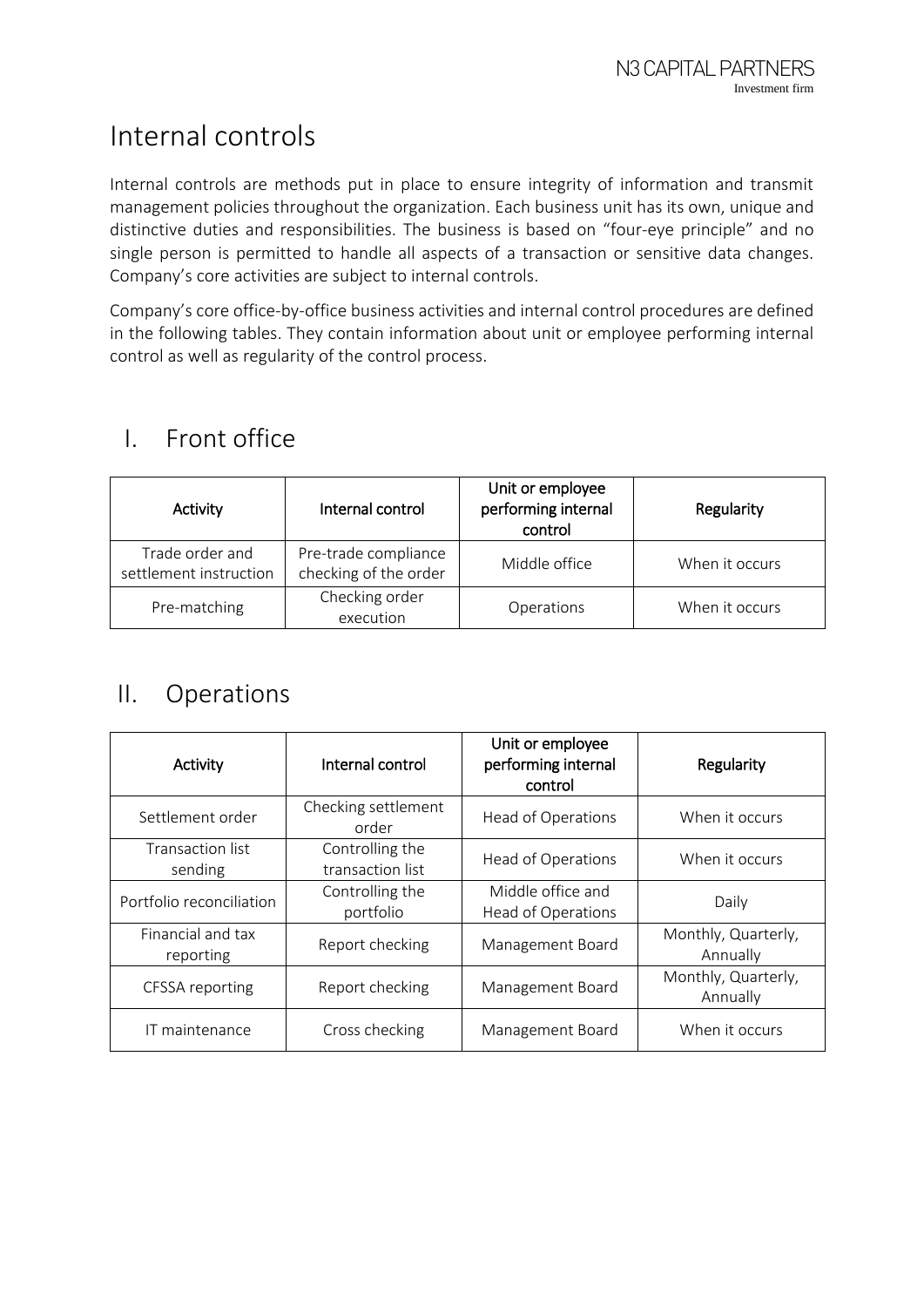#### <span id="page-4-0"></span>III. Support office

| Activity                                      | Internal control               | Unit or employee<br>performing internal<br>control | Regularity     |
|-----------------------------------------------|--------------------------------|----------------------------------------------------|----------------|
| Investment<br>recommendations and<br>advisory | Recommendations<br>controlling | Head of Support office                             | When it occurs |

#### <span id="page-4-1"></span>IV. Sales and marketing

| Activity             | Internal control   | Unit or employee<br>performing internal<br>control | Regularity     |  |
|----------------------|--------------------|----------------------------------------------------|----------------|--|
| Producing sales and  | Materials review   | Head of sales and                                  | When it occurs |  |
| marketing materials  |                    | marketing                                          |                |  |
| Web page content and | Information and    |                                                    | When it occurs |  |
| update               | disclosures review | Middle office                                      |                |  |

## <span id="page-4-2"></span>Risk management

Every single business unit has its own important role in risk management process with Middle office being the most important of them all. Whenever there is a procedure, limit or policy breach in everyday activities, Middle and other offices have to comply with specific procedures defined in this Policy.

In this section, N3 Capital Partners outline most common risks in everyday business operations, frequency of risk assessment and actions needed to be taken in case of a breach. Due to nature of the business we operate in, additional risk not covered in this Policy could arise<sup>1</sup>, It is responsibility of every employee, especially Management Board and Middle office to manage those risks accordingly.

## <span id="page-4-3"></span>I. Credit risk

**.** 

Credit risk is defined as the potential that the borrower or counterparty will fail to meet its obligations in accordance with agreed terms resulting in loss. The risk of one party not fulfilling its obligations to another in a timely manner is a risk that all creditors face.

Monitoring issuer risk: Issuer risk is the probability of loss resulting from the default of the issuer of a security. Investment limits can be set to additionally monitor and manage issuer risk. Issuer risk is measured by the use of credit ratings, probability of default method, or any other method

<sup>1</sup> example of those risks could include the risks related to innovative financial products that willcome to the market in the future and are not managed by current risk management best practices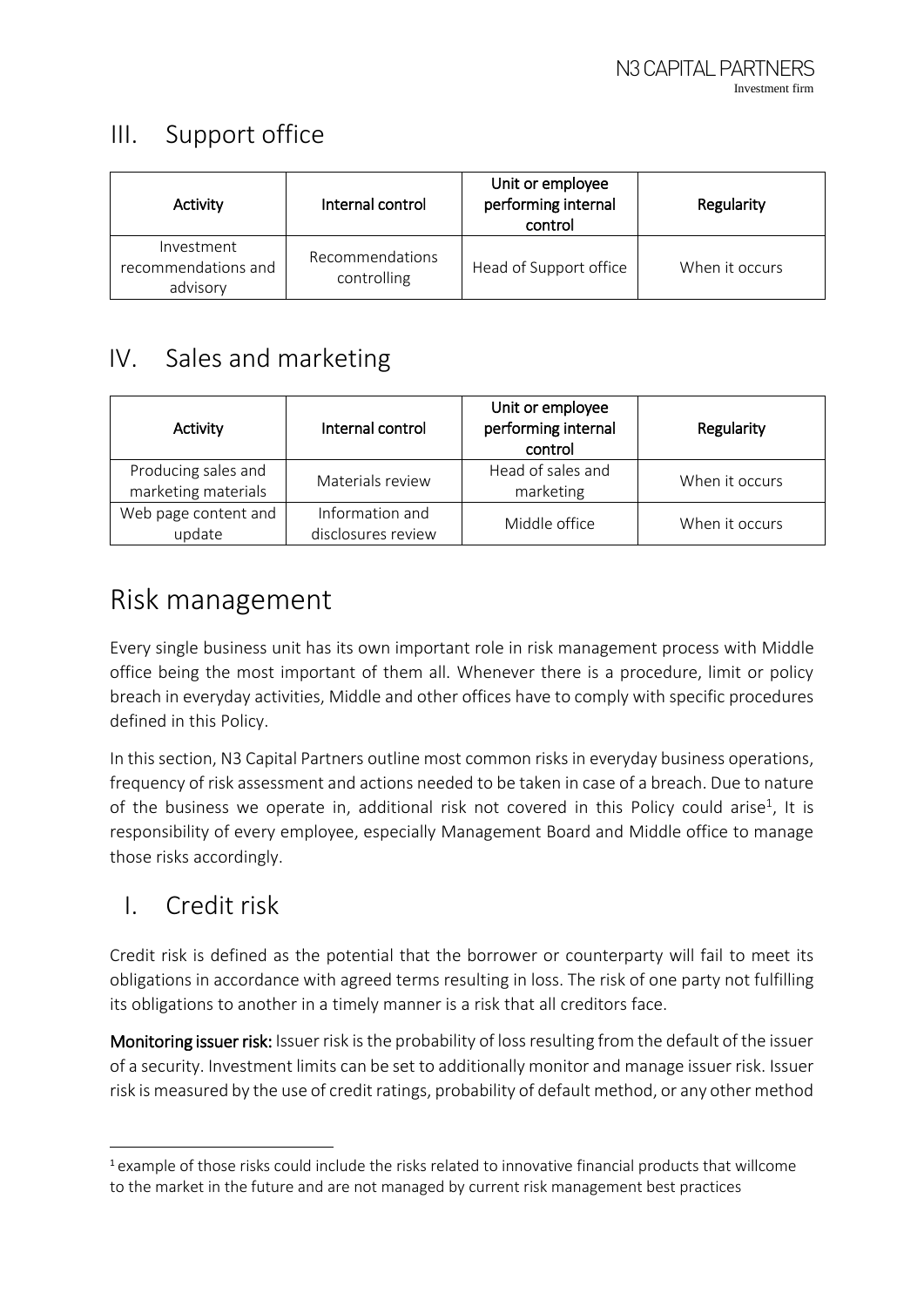used by company's Support office. All outstanding breaches are immediately reported to the Management Board and discussed during Investment Committee.

Monitoring credit spread risk: Credit spread risk is the risk that arises from the possibility that changes in credit spreads will affect the value of financial instruments. Investment limits can be set to additionally monitor and manage credit spread risk. Middle office monitors credit spread risk of the portfolio. All outstanding breaches are immediately reported to the Management Board and discussed during Investment Committee.

Monitoring investment limits: All fixed income holdings must be within internal investment limits set by Investment Committee. Furthermore, investment limits can be set as a percentage of portfolio invested in fixed income instruments with same or similar credit risk. All outstanding breaches are immediately reported to the Management Board and discussed during Investment Committee.

#### <span id="page-5-0"></span>II. Counterparty risk

We engage with several types of counterparties which can be differentiated by type of services provided: investment related services or management related services.

Monitoring risk of management related counterparties: We engage with various management related services counterparties. Counterparty exposure must be managed efficiently. We can potentially have exposure to following counterparties:

- Alternative investment management investment firms (AIFM)
- **Transfer agents**
- Various risk analytics and portfolio accounting service providers
- Other

All counterparties must go through approval process, which is usually conducted by Middle office in order to prepare for final decision by Management Board. After decision has been made, Middle office will be in charge for further monitoring of counterparty risk. Management Board can define specifics of allowed counterparty exposure. All outstanding breaches are immediately reported and discussed with the Management Board.

Monitoring risk of investment related counterparties: Additionally we engage with various counterparties for investment related services. Counterparty exposure must be managed efficiently. We can potentially have exposure to following counterparties:

- **Custodian**
- $B^{\text{r}}$
- OTC traders
- **Other**

All counterparties must go through approval process, which is usually conducted by Middle office in order to prepare for final decision by Management Board. After decision has been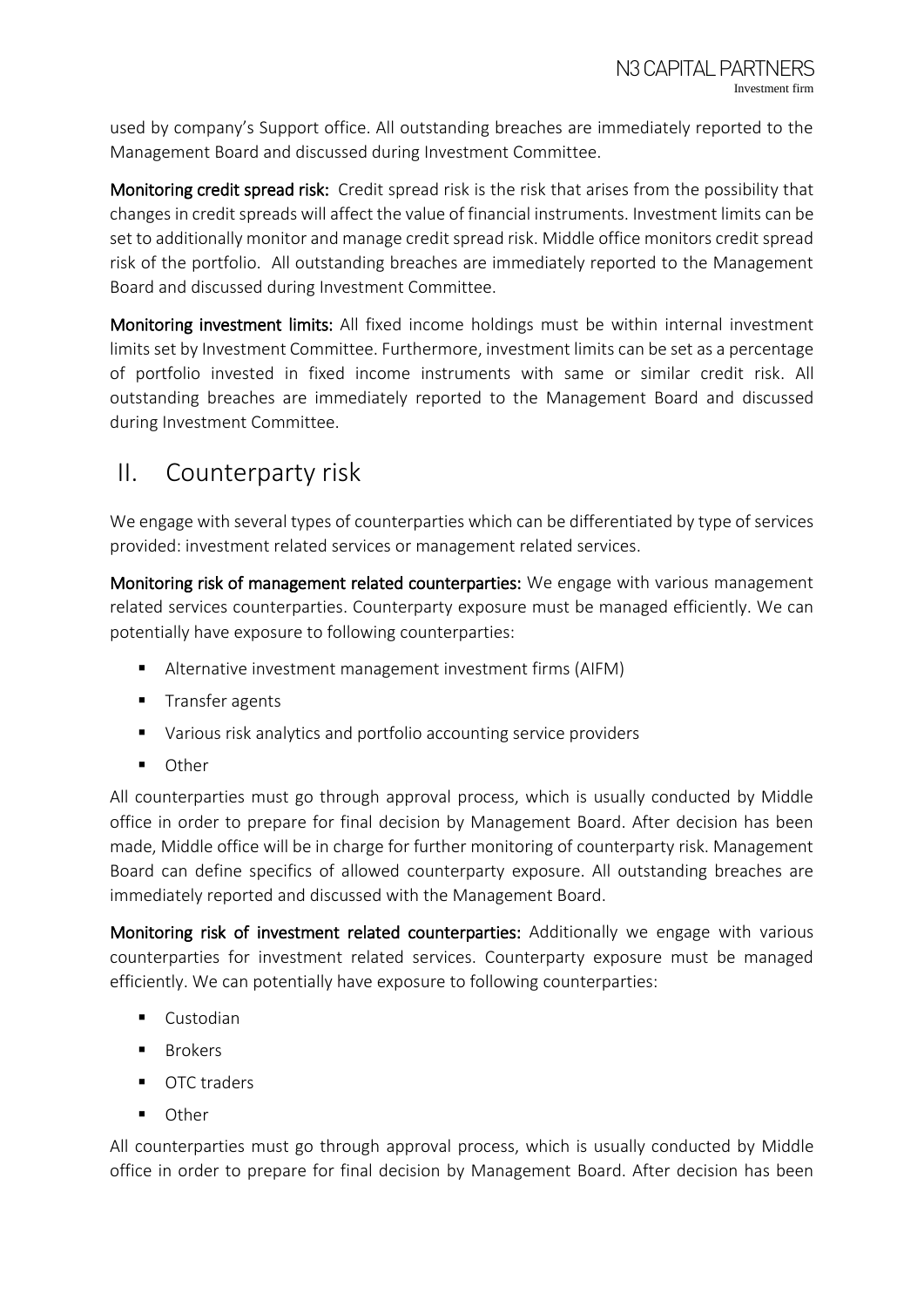made, Middle office will be in charge for further monitoring of counterparty risk. Investment committee or Management Board can set limits to counterparty exposure. All outstanding breaches are immediately reported to the Management Board and discussed during Investment Committee.

Monitoring of failed trades: Middle and Front office check the list of failed trades. If there is a significant number of failed trades with a particular counterparty, an issue should be resolved by changing a service provider. If there is no adequate service provider on the approved list, Management Board has to be notified. Middle office also assesses the risk in its Annual risk report and discusses it during Investment Committee.

#### <span id="page-6-0"></span>III. Market risk

**.** 

Market risk is the risk of losses resulting from changes in the value of assets and liabilities due to fluctuations in risk factors such as interest rates, foreign exchange rates, stock prices etc.

Interest rate risk: The risk of loss resulting from changes in interest rates. As an investment firm our company profits and assets under management can be subject to interest rate change. Therefore, measuring interest rate risk is important risk management measure. If discretionary portfolio management client calculates its own risk measures, we will use this information as default but our Middle office can additionally calculate:

**Duration calculation available via Bloomberg terminal or done in-house.** 

In case of significant increase in risk measures or limit breaches, Front and Middle office have to report them to the Management Board and initiate discussion during Investment Committee.

Price changes risk: The risk of loss resulting from a decline in the value of assets due to changes in the prices of securities and financial instruments. All asset exposures must be within regulatory and internal investment limits set by Investment Committee. If discretionary portfolio management client calculates its own risk measures, we will use this information as default but our Middle office can additionally calculate:

- "Beta" calculation for equities. Bloomberg terminal is suitable source of information
- Value at Risk (VaR) measure. Both single and overall portfolio position will be calculated using 1-day, 99% VaR<sup>2</sup>.
- "What-if analysis"<sup>3</sup> based on hypothetical deal or trade and the potential impact on the portfolio VaR results could also be used.

In case of significant increase in risk measures or limit breaches, Front and Middle office have to report them to the Management Board and initiate discussion during Investment Committee.

 $2\,$  VaR calculation is available via Bloomberg terminal (Multi Asset Risk System) or done in-house

<sup>&</sup>lt;sup>3</sup> "What if analysis" is a Bloomberg tool that allows for different simulations of the portfolio and estimates various scenarios effects on portfolio return and risk.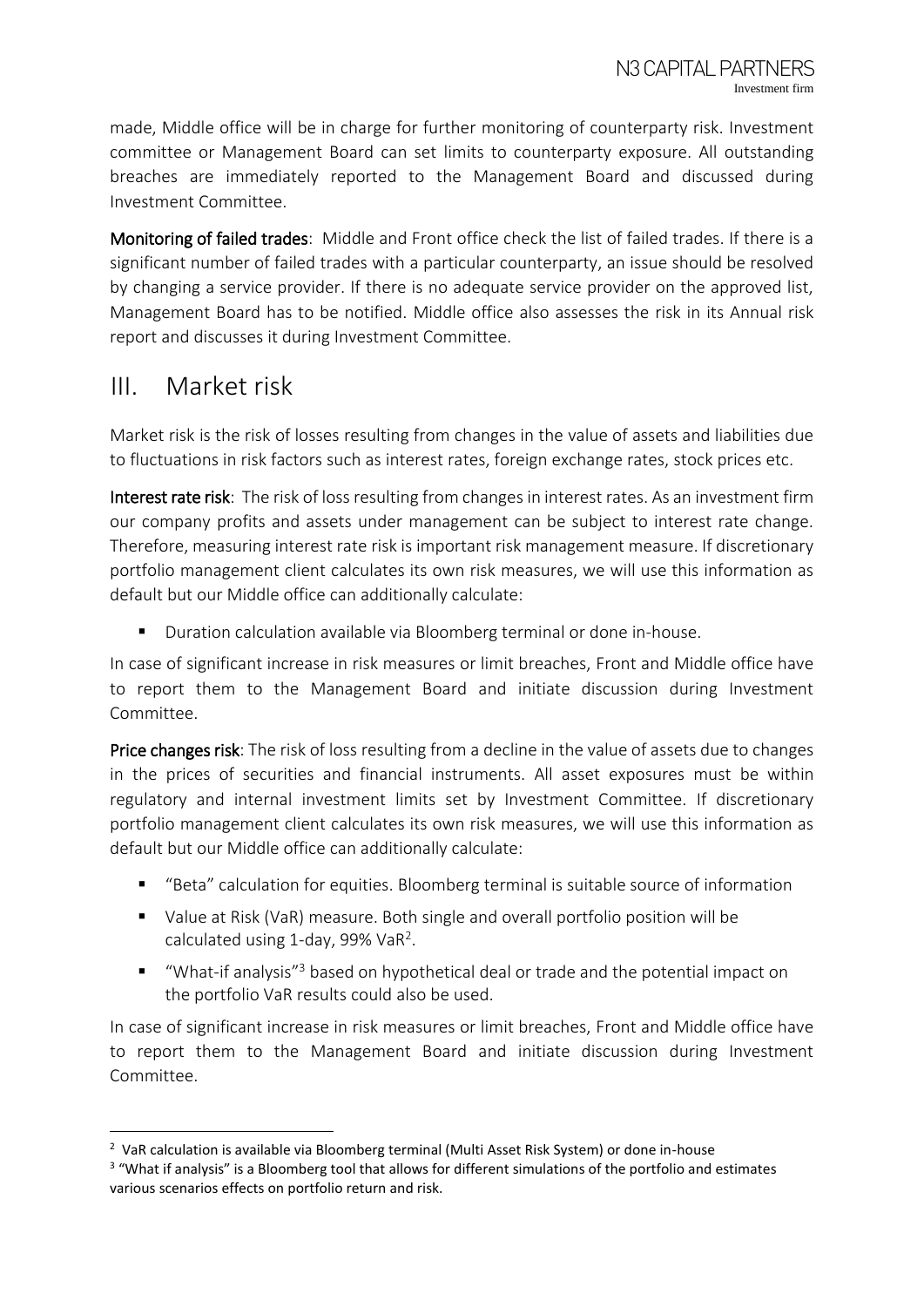Volatility risk: The risk of the size of changes in as security value. All asset exposures must be within internal investment limits set by Investment Committee. If discretionary portfolio management client calculates its own risk measures, we will use this information as default but our Middle office can additionally calculate:

- "Vega" calculation for options.
- "What-if analysis"<sup>4</sup> based on hypothetical deal or trade and the potential impact on the portfolio VaR results could also be used.

In case of significant increase in risk measures or limit breaches, Front and Middle office have to report them to the Management Board and initiate discussion during Investment Committee.

Stop-loss orders: Front and Middle office must discuss placing stop-loss orders and evaluate their efficiency in terms of reducing market risk.

Exit strategy of failed investments: Front and Middle office must discuss exit strategies for all investments.

Financial instruments liquidity: The risk stemming from the lack of marketability of an investment that cannot be bought or sold quickly enough to prevent or minimize loss. Liquidity risk is typically reflected in unusually wide bid-ask spreads or large price movements. The rule of thumb is that the smaller the size of the security or its issuer, the larger the liquidity risk. Depending on limits, Front office and Middle office monitor the level of instrument liquidity risk. Middle office can assess financial instruments liquidity risk using:

- bid-ask analysis
- overall turnover analysis
- adding internal liquidity rating to each instrument

In case of significant increase in risk measures or limit breaches, Front and Middle office have to report them to the Management Board and initiate discussion during Investment Committee.

#### <span id="page-7-0"></span>IV. Operational risk

1

Operational risk: Operational risk is the risk of adverse impact to business as a consequence of conducting it in an improper or inadequate manner and may result from external factors. Middle office assesses overall operational risk in the Annual risk report.

In the Annual risk report, Middle office has to list all risk events that happened throughout reporting period and categorize them in the "Event type Categories" as specified in table below.

<sup>4</sup> "What if analysis" is a Bloomberg tool that allows for different simulations of the portfolio and estimates various scenarios effects on portfolio return and risk.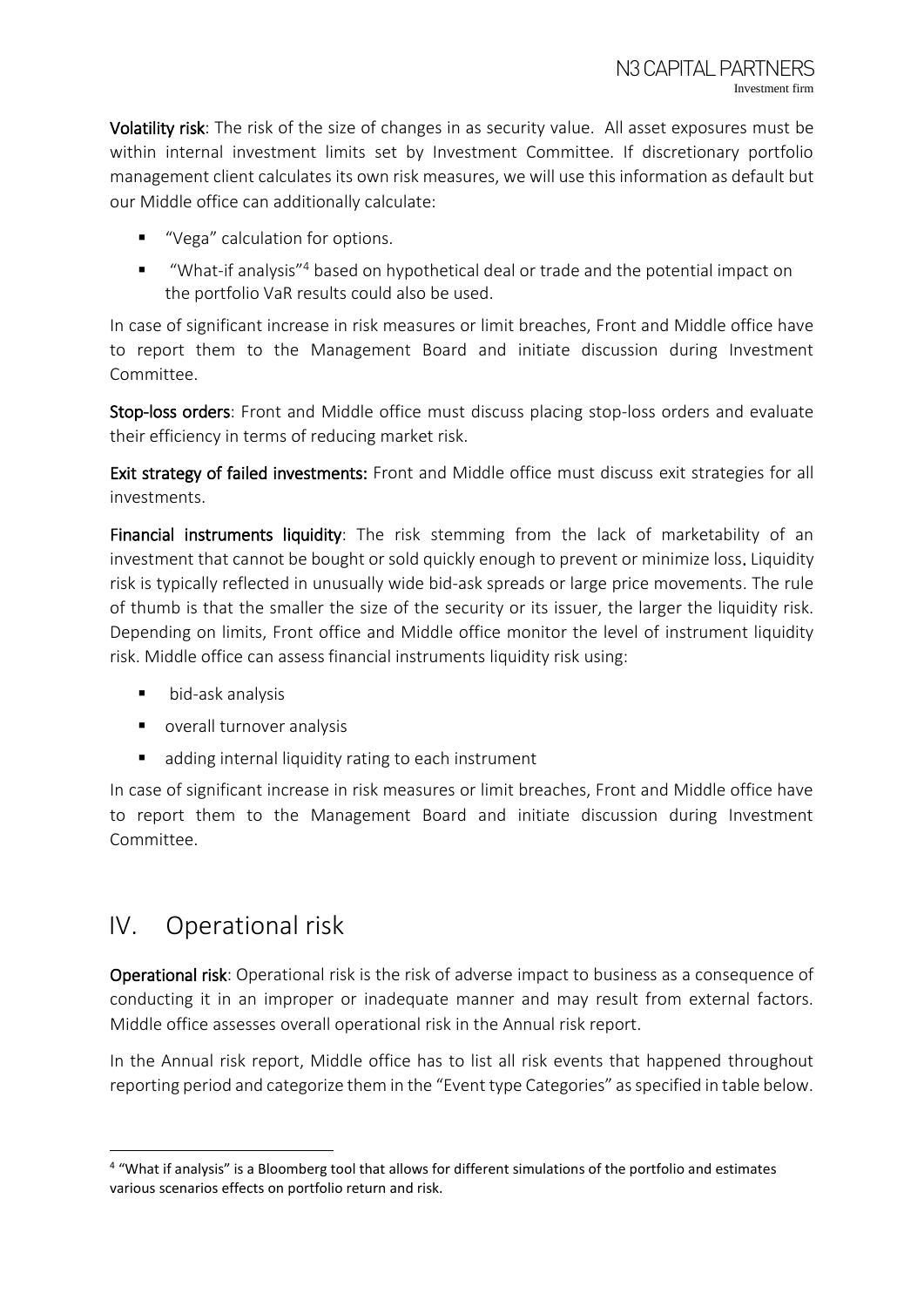| <b>Event type Categories</b>                   | Probability | <b>Potential impact</b> | Level of risk        |
|------------------------------------------------|-------------|-------------------------|----------------------|
| Internal fraud                                 | Low         | Serious                 | Moderate risk        |
| External fraud                                 | Low         | Critical                | <b>High risk</b>     |
| Operating practices                            | Medium      | Significant             | <b>Moderate risk</b> |
| Damage to assets                               | Low         | Significant             | <b>Minimal risk</b>  |
| <b>Business disruption and System failures</b> | Low         | Minor                   | <b>Minimal risk</b>  |
| Execution, Delivery and Asset management       | Medium      | Minor                   | <b>Minimal risk</b>  |

In its assessment of "Level of risk" for particular event, Middle office uses the following matrix, identifying impact of the risk activity versus the probability of risk activity.

| Impact vs. probability table |                 | Probability         |                      |                      |                      |
|------------------------------|-----------------|---------------------|----------------------|----------------------|----------------------|
|                              |                 | Low                 | <b>Medium</b>        | High                 | <b>Imminent</b>      |
|                              | <b>Critical</b> | High risk           | High risk            | Very high risk       | Very high risk       |
|                              | <b>Serious</b>  | Moderate risk       | High risk            | High risk            | High risk            |
| Impact                       | Significant     | <b>Minimal risk</b> | <b>Moderate risk</b> | <b>Moderate risk</b> | <b>High risk</b>     |
|                              | Minor           | <b>Minimal risk</b> | Minimal risk         | <b>Minimal risk</b>  | <b>Moderate risk</b> |

The report must also include one or more of the following proposals and measures for:

- Assessing of corporate insurance and its adequacy
- Reducing avoidable losses
- **Protecting and enhancing reputation**
- **IMPROVING RIGHT META** Improving risk and control culture
- Improving awareness, objectivity, transparency and accountability of risk
- **IMPROVING THE EFFE** Improving the efficiency and effectiveness of internal controls
- **If** Identifying opportunities on how to reduce operating risk

Outsourced services risk assessment: Due to nature of investment business, some services are outsourced to third parties. Quality review and performance evaluation of outsourced services is responsibility of Middle office and Management Board. Regular risk assessment includes:

■ List of operational failures and recommendations for quality improvement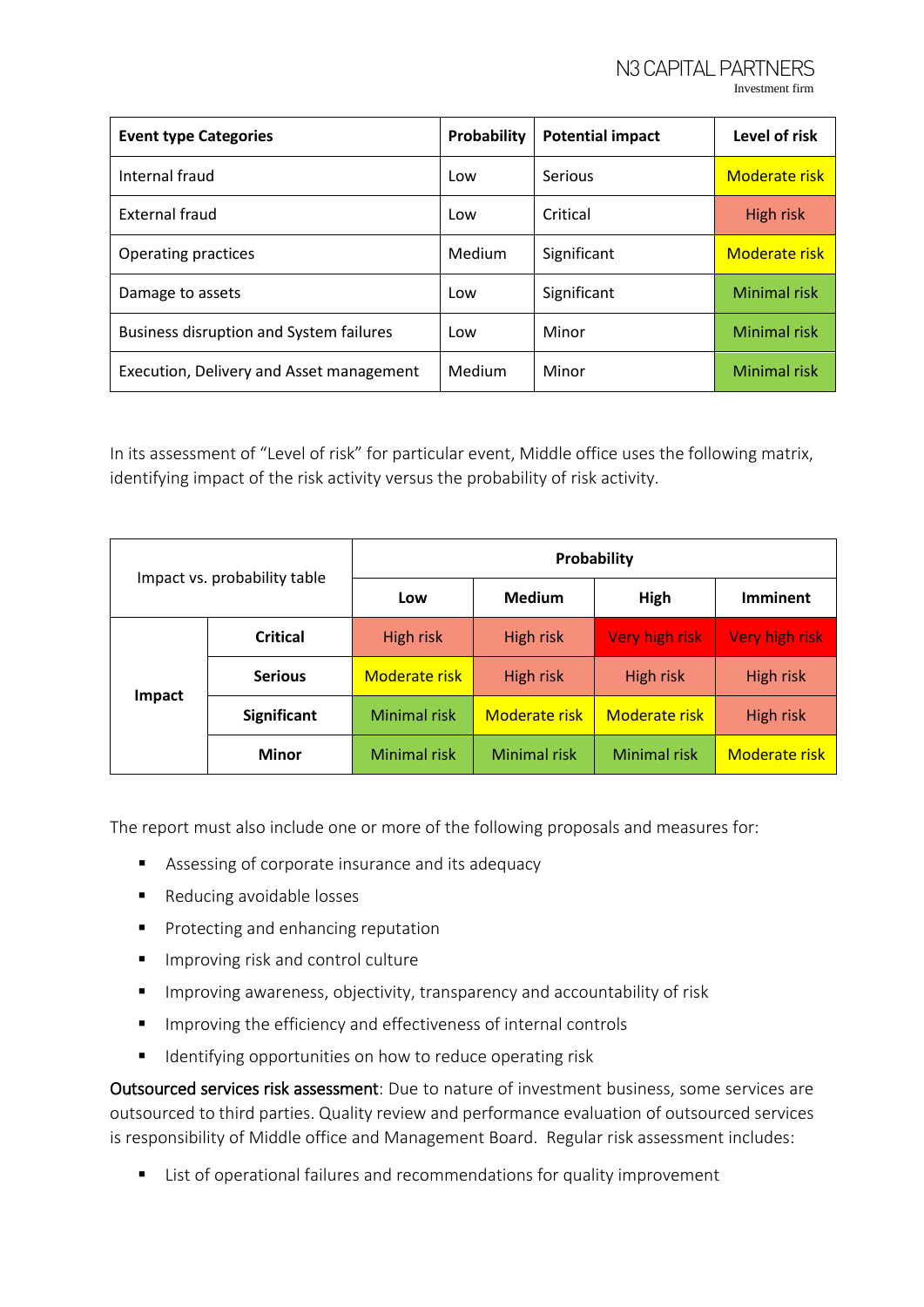- Review of annual compliance report
- **Timely response to our inquiries**
- Cooperation with external auditors and government agencies
- Regular reporting

Information and data security, privacy and records retentions: Middle office can regularly check "Data protection policy" and "Disaster recovery plan" as well as any other policy or procedure designed to secure, record or document our client or business information and check for mistakes and irregularities.

#### <span id="page-9-0"></span>V. Currency risk

Currency risk: The risk of an investment's value changing due to changes in currency exchange rates and the risk that an investor will have to close out long or short position in a foreign currency at a loss due to an adverse movement in exchange rates. Depending on limits, Front and Middle office monitor the level of currency risk. If discretionary portfolio management client calculates its own risk measures, we will use this information as default but our Middle office can additionally calculate:

- **Percentage of total portfolio exposure to foreign currencies**
- Value at Risk (VaR) measure. Both single and overall portfolio position will be calculated using 1-day, 99% VaR<sup>5</sup>.
- "What-if analysis"<sup>6</sup> based on hypothetical deal or trade and the potential impact on the portfolio VaR results could also be used.

In case of significant increase in risk measures or limit breaches, Front and Middle office have to report them to the Management Board and initiate discussion during Investment Committee.

## <span id="page-9-1"></span>VI. Political and Sovereign risk

Monitoring sovereign rating: Rating agencies issue sovereign rating that indicate political and economic outlook of a country. If we hold sovereign debt of a particular country when the country is downgraded and there is a significant increase in risk or limits have been breached, Middle office issues an alert to Front office, Management Board and Investment Committee.

#### <span id="page-9-2"></span>VII. Reputational risk

**.** 

A threat or danger to the good name or standing of a business or entity. Reputational risk can occur through a number of ways: directly as the result of the actions of the company itself,

<sup>5</sup> VaR calculation is available via Bloomberg terminal (Multi Asset Risk System) or done in-house

 $6\,$  "What if analysis" is a Bloomberg tool that allows for different simulations of the portfolio and estimates various scenarios effects on portfolio return and risk.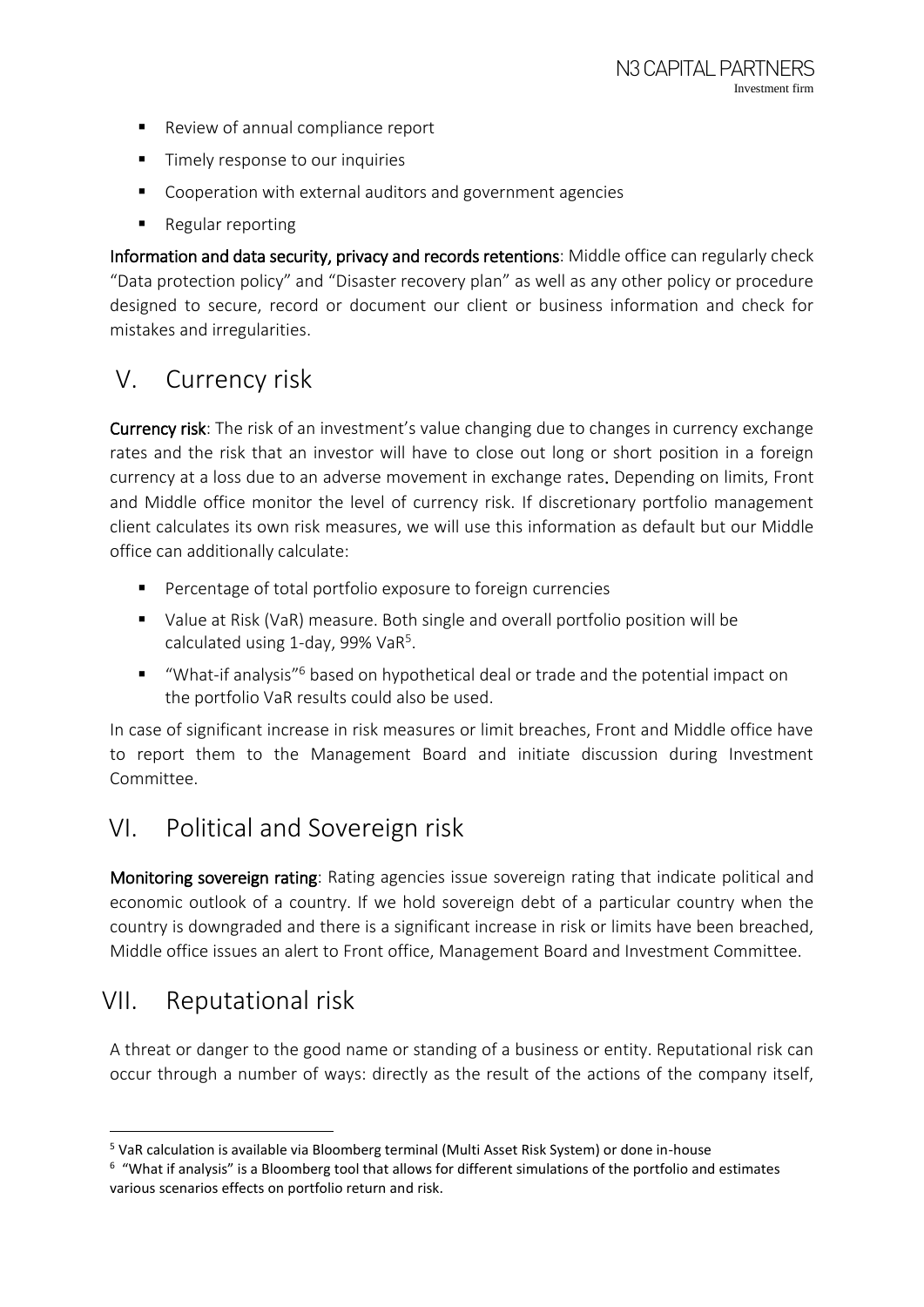indirectly due to the actions of an employee or employees or tangentially through other peripheral parties.

Information Dissemination and One Voice: All the reports which are sent outside of N3 Capital Partners are reviewed by Management Board or other responsible units. Reports must have proper disclaimers. No one is permitted to talk to external news organization and press without proper clearance from the Management Board.

Proactive cooperation with all audit bodies: Ensure that all risk requests for information and all audit recommendations are dealt with in a timely manner.

Personal transactions and conflicts of interest: All employees are subject to financial disclosure and personal trading restrictions. See: "Conflicts of interest policy", "Personal Transaction Policy", "Chinese Wall Policy", "Market abuse and insider information policy" and "Compliance Manual".

#### <span id="page-10-0"></span>VIII. Business risk

Business risk: Like any business, we are exposed to risk resulting from general business and economic conditions, which could lead to a reduction in assets under management and decrease in management fees. Middle office assesses the business risk focusing on:

- Competition, management fees and overall economic climate
- Challenges in the economic environment
- **Company's financial strength**

#### <span id="page-10-1"></span>IX. Stress testing of the portfolio

Stress testing is a simulation technique used on assets under management to determine possible reaction to different financial situations and economic environments. Stress test is based on five-step approach:

- 1. Segmentation analysis
- 2. Trend analysis and data transformation
- 3. Selecting macro and single economic variables
- 4. Modeling
- 5. Scenario selection for stress test

Stress testing is conducted on Bloomberg terminal through "Multi-asset risk system". Management Board and Investment Committee determine the inputs of the stress tests on annually basis. Stress test inputs are based on European Banking Authority guidelines from stress-testing of the banks by using simplified market risk stress test approach:

 Under the baseline scenario, the 1 times the standard deviation with respect to the previous three years represents the overall baseline loss and is assumed to be the stress impact on the P&L for the time horizon of the stress test.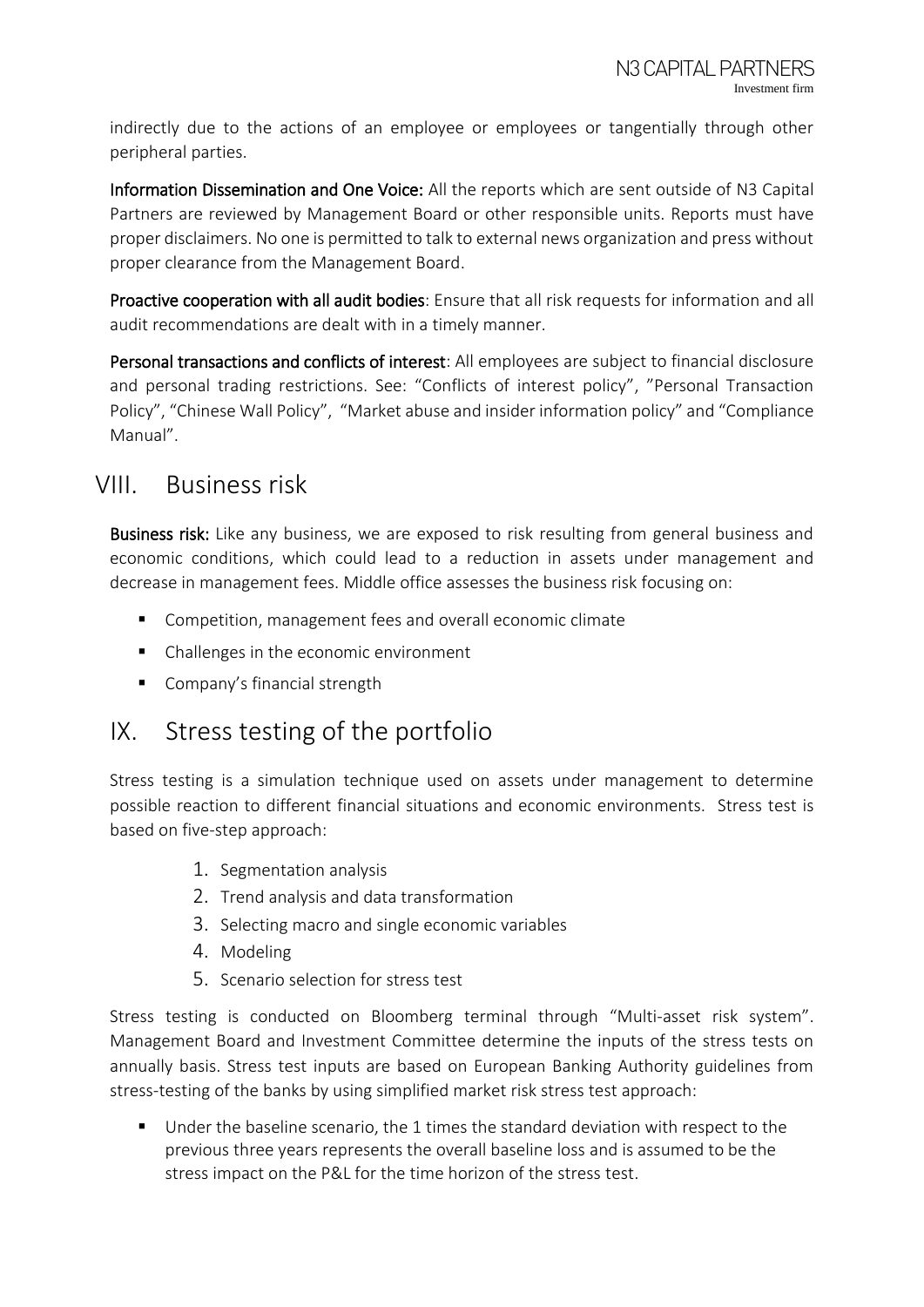Under the adverse scenario, 2 times the standard deviation with respect to the previous five years represents the overall adverse loss and is assumed to be the overall stress impact on the P&L for the time horizon of the stress test

Additionally, Management Board and Investment Committee can request different scenarios analysis. Custom scenario analysis are conducted on Bloomberg "Multi Asset Risk System".

Stress test results are reported to Management Board and discussed during Investment Committee. Additionally, Middle office reports the results of the stress-testing in the "Annual risk report".

#### <span id="page-11-0"></span>X. Back testing

Back testing is a technique used to compare the predicted model results with actual results. Middle office uses back testing techniques to test the Value at Risk (VaR) model predictability. This identifies instances where VaR has been underestimated, meaning portfolio has experienced greater loss than the original VaR estimate. Back testing is calculated using Bloomberg "Portfolio Risk and Analytics" and "Multi Asset Risk System".

The following standards apply:

- Data sets should be updated at least once every 3 months
- VaR is calculated on a monthly basis
- 99th percentile, one-tailed confidence interval is to be used
- A 10 day movement in prices should be used as the instant price shock
- 1 year is classified as a minimum period for "historical" observations
- Value at Risk (VaR) measure. Middle office will usually use 1-day, 99% VaR, but could be adjusted if appropriate. VaR calculation is available via Bloomberg terminal or done in-house.

Back testing is conducted on Bloomberg "Portfolio Risk and Analytics" and "Multi Asset Risk System" tools.

The following standards apply:

- Data sets should be updated at least once every 3 months
- vaR is calculated on a monthly basis
- 99th percentile, one-tailed confidence interval is to be used
- A 10 day movement in prices should be used as the instant price shock
- **1** year is classified as a minimum period for "historical" observations

Back testing results are reported to Management Board and Investment Committee. Additionally, Middle office reports the results of the back testing in the Annual risk report.